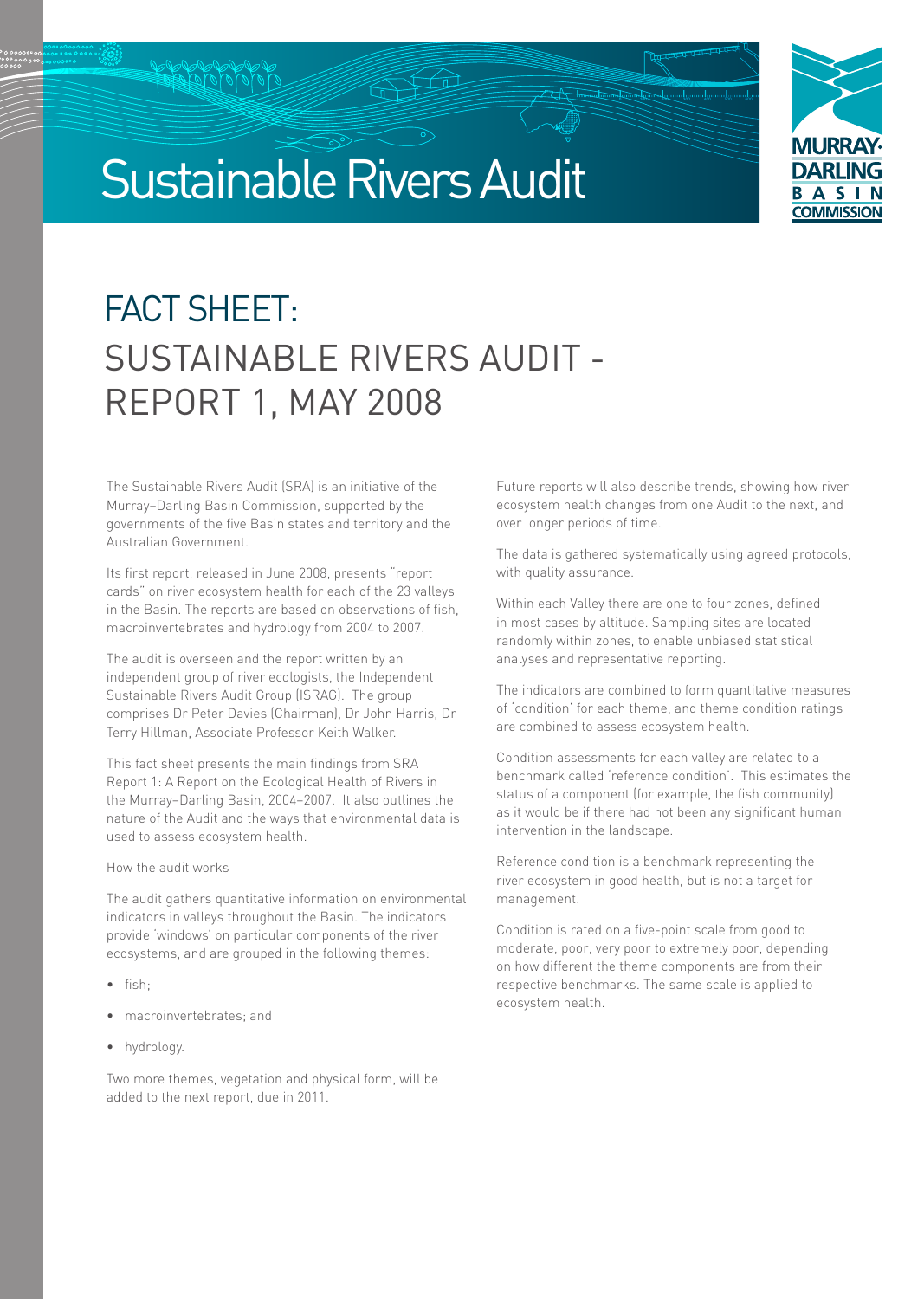#### **Main findings of the audit**

While the continuing record drought limited the availability of sampling sites in some valleys, it is too soon to say how much the drought has affected fish and macroinvertebrate communities.

Assessments of condition and ecosystem health for each of the 23 Valleys in the Basin are shown in the table below.

| Rank           | Valley               | Ecosystem | Fish                  | Macro-invertebrates | Hydrology        |
|----------------|----------------------|-----------|-----------------------|---------------------|------------------|
|                | Paroo                | Good      | Moderate              | Moderate            | Good             |
| $\overline{2}$ | <b>Border Rivers</b> | Moderate  | Moderate              | Moderate            | Moderate to Good |
| 2              | Condamine            | Moderate  | Moderate              | Poor                | Moderate to Good |
| 3              | Namoi                | Poor      | Poor                  | Poor                | Good             |
| 3              | Ovens                | Poor      | Poor                  | Poor                | Good             |
| 3              | Warrego              | Poor      | Poor                  | Poor                | Good             |
| 4              | Gwydir               | Poor      | Poor                  | Poor                | Moderate to Good |
| 5              | Darling              | Poor      | Poor                  | Poor                | Poor             |
| 5              | Murray, Lower        | Poor      | Poor                  | Poor                | Poor             |
| 5              | Murray, Central      | Poor      | Poor                  | Poor                | Moderate         |
| 6              | Murray, Upper        | Very Poor | <b>Extremely Poor</b> | Moderate            | Moderate to Good |
| 6              | Wimmera              | Very Poor | Poor                  | Very Poor           | Poor             |
| 7              | Avoca                | Very Poor | Poor                  | Very Poor           | Moderate to Good |
| 7              | <b>Broken</b>        | Very Poor | Very Poor             | Poor                | Moderate to Good |
| 7              | Macquarie            | Very Poor | Very Poor             | Poor                | Moderate to Good |
| 8              | Campaspe             | Very Poor | <b>Extremely Poor</b> | Poor                | Moderate         |
| 8              | Castlereagh          | Very Poor | <b>Extremely Poor</b> | Poor                | Good             |
| 8              | Kiewa                | Very Poor | Very Poor             | Poor                | Good             |
| 8              | Lachlan              | Very Poor | <b>Extremely Poor</b> | Poor                | Moderate to Good |
| 8              | Loddon               | Very Poor | <b>Extremely Poor</b> | Poor                | Moderate         |
| 8              | Mitta Mitta          | Very Poor | <b>Extremely Poor</b> | Poor                | Good             |
| 9              | Goulburn             | Very Poor | <b>Extremely Poor</b> | Poor                | Poor             |
| 9              | Murrumbidgee         | Very Poor | <b>Extremely Poor</b> | Poor                | Poor to Moderate |

#### **Condition of fish**

Fish sampling at 487 sites yielded more than 60,600 individuals in 38 species, weighing more than 4 tonnes.

Twenty eight of these were native, many of them small species, contributing 57% of individuals but only 32% of biomass. All fish were returned to the water after measurement (except for pest species in some States).

Fish communities in the Paroo, Condamine and Border Rivers Valleys were in moderate condition, those in eight other Valleys were in extremely poor condition.

Those in the remaining Valleys were in poor or very poor condition. Communities in the northern Basin generally were in better condition than those in the southern Basin.

Native fish numbers dominated in the Lower and Central Murray, Paroo and Warrego Valleys, and by biomass in the Paroo (78%), Darling (62%) and Borders River Valleys (60%).

Golden perch were recorded in 21 of 23 Valleys, and murray cod, freshwater catfish and silver perch were in 16, 7 and 5 valleys, respectively.

Alien species rivalled or outnumbered native fish in nine of the 23 valleys, especially the Campaspe, Gwydir, Macquarie and Murrumbidgee valleys. Three alien species, carp, eastern gambusia and goldfish, were present in all rivers, and redfin perch, brown trout and rainbow trout were also widespread.

Carp were overwhelmingly dominant, being 87% of alien fish biomass and 58% of total fish biomass. In other words, carp accounted for nearly six of every 10 kilograms of fish in the Basin.

Native species were found in only 43% of valley zones where they were predicted to occur under benchmark conditions.

The Darling Valley had the highest biomass of alien and native fish (16.8 kg/site), and the highest biomass of native species (10 kg/site). The Central Murray Valley was next most productive. The Paroo Valley was least productive, yielding 0.75 kg/site of alien and native biomass, although 78% of this was native fish.